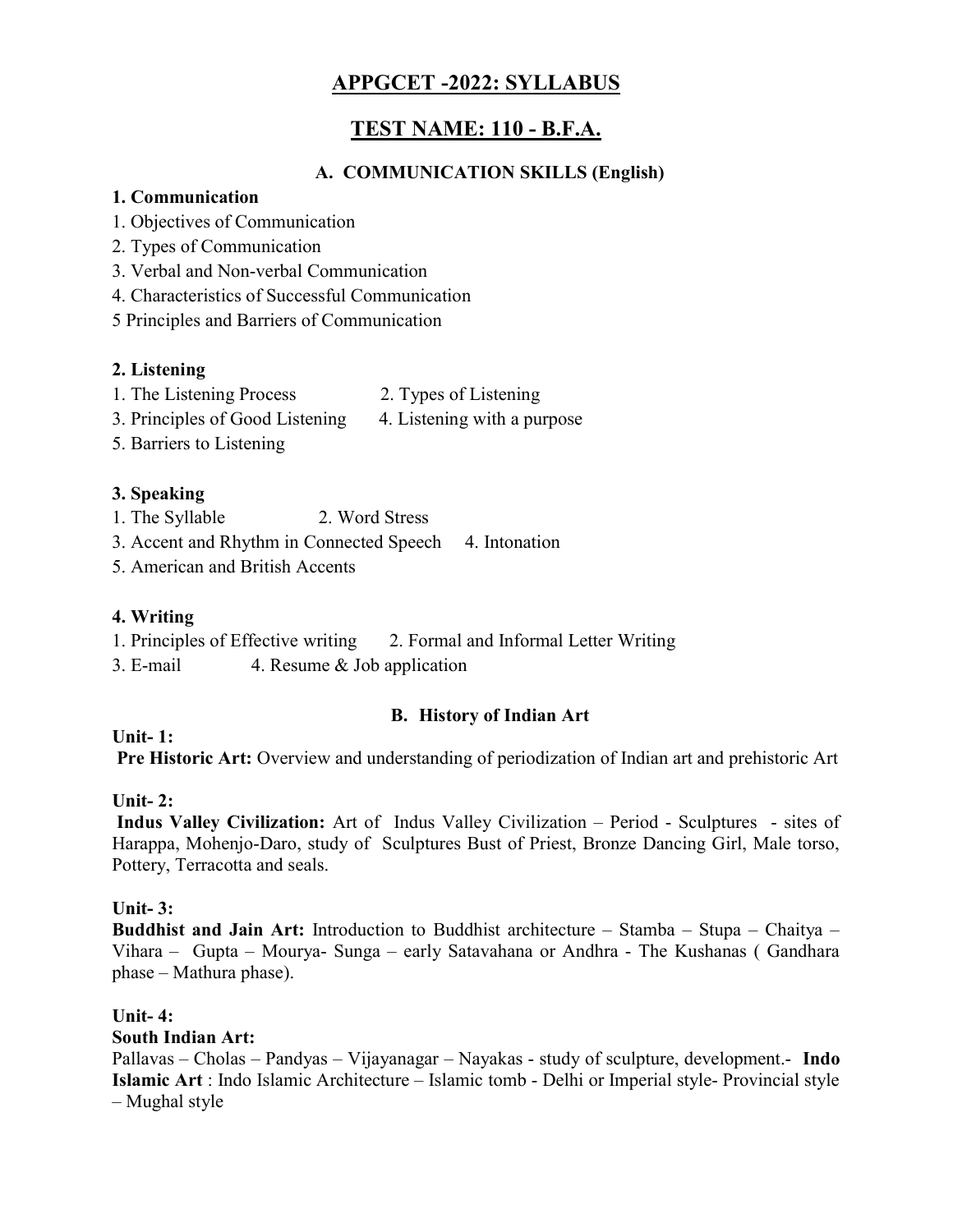### C. History of Western Art

### Unit- 1:

Pre Historic Art: Pre Historic and Proto Historic Art – Stone ages – Proto Historic art

### Unit- 2:

Egyptian Art: Introduction to Egyptian Art –Art of Old Kingdom- Middle Kingdom – New Kingdom-Egyptian pyramids- Evolution of pyramid – paintings, sculptures

### Unit- 3:

Greek Art: Introduction to Greek Art – Archaic Period- Classical Period- Hellenistic Period paintings, sculptures

### Unit- 4:

Roman Art: Introduction to Greek Art - paintings, sculptures

Christian Art: Work of art examples

Mosaic works- in the basilicas- study of the visual language - Byzantine paintings - Gothic Artpaintings, sculptures

#### Unit- $5:$

- a) Early Renaissance. Beginning of Renaissance.- Study about Artists Duccio, Giotto,
- b) Mantegna- Masaccio Uccello John Van Eyek Bellni The golden section Piero Della- Pollaivolo brothers – Sandro Botticelli- Sculptor - Donatello
- c) High Renaissance. Concepts and ideals of High Renaissance.
- d) Leonardo Da Vinci -Michelangelo Raphael
- e) Northern Renaissance Characteristics and Important Achievement by Contemporary Painters from the North Include Albert Durer .

#### Unit- 6:

- a) Mannerism.- Artists- Caravaggio El Greco Tintoretto
- b) Sculptors : Bologna Cellini
- c) Baroque Caravaggio Possin Rembrandt Vermeer Hals Ruben –Bernini

#### Unit- 7:

- a) Rococo Watteau Boucher Gain Borough Reynolds Hogarth
- b) Neo Classism
- c) About the movement Artists David- Ingres Giorgione study works

#### Unit- 8:

- a) Romanticism Concept of Romanticism. Romanticism Goya and the Spanish Romanticism. English Artists- Turner, Constable and variant approach of English Romanticism. Delacroix, Gericault and French Romanticism.
- b) Realism. Ideological position of Realism. Study on works of Courbet. Millet, Corot, Rousseau – Daumier – Rodin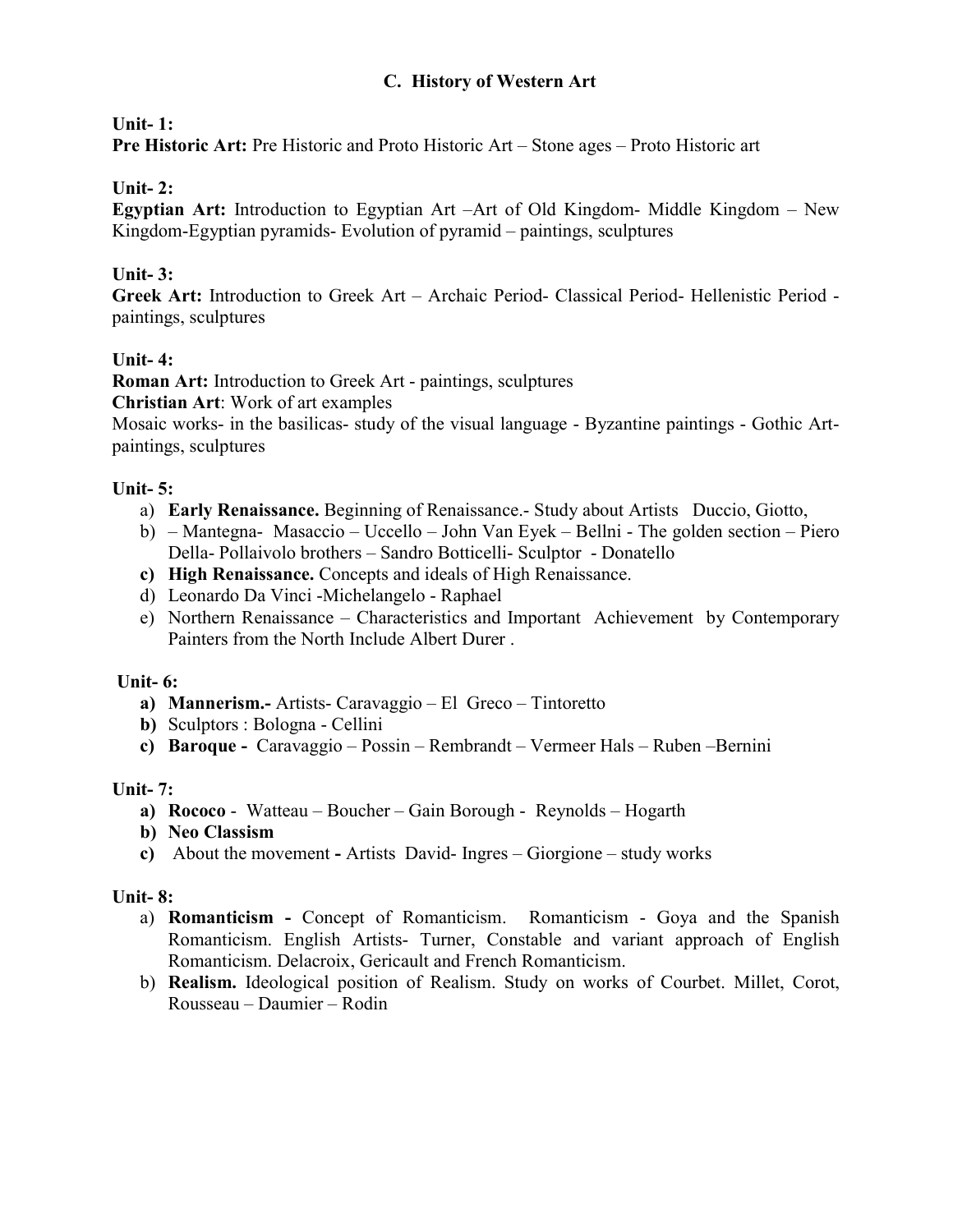### Unit- 9:

Impressionism: Impressionism as the ideological premise. Impressionism and the techniques of painting. Manet, Monet, Degas, Renoir, Marry Cassatt, Berthe Morisot-Alfred Sisley – Camille Pissarro.

Post Impressionism: Different approaches of Post Impressionism. Post Impressionism and its influence on 20th century art. -Van Gogh, Gauguin, Lautrec, Seurat and Cezanne.

#### Unit- 10:

Expressionism: Characteristics of the movement - Edward Munch – Egon Schiele – Henri Matisse - Symbolism –Klimt - Henri Rousseau - Munch

### Unit- 11:

Cubism: Influence of Post-Impression on Cubism.- Pablo Picasso Blue Period, Red Period - Analytic cubism and Synthetic Cubism -George Braque, Fernand Leger, Juan Gris and their works

## Unit- 12:

#### Dadaism & Surrealism Dadaism

Zurich: Jean Arp and Marcel Janco, Marcel Duchamp, Man Ray, and Francis Picabia , Andre Breton.

#### **Surrealism**

Manifesto - Psychic automatism - Study on Works of Salvador Dali René Magritte Joan Miró , Max Ernst, Man Ray , André Masson, Yves Tanguy ,-Giorgio de Chirico.

### D. History of Indian Painting

#### Unit- 1:

Indian Mural Painting Tradition: Indian Mural Painting tradition – study of Ajanta- Ellora, Baugh, Lepakshi

## Unit- $2:$

 Early Manuscript Illustration Tradition: Eastern Indian Manuscripts (Pala-sena) - Sultanate School of Painting,

Jain Miniature Painting: Western Indian Miniature Painting Tradition. Jain miniaturesschool, themes, composition.

## Unit- 3:

Mughal Painting: Introduction - Akbar School, Jahangir School - Shahjahan School and his contribution. Important Manuscripts and Artists and their contributions to the Mughal Painting. Deccan School of Painting: Bijapur, Golconda, Ahmednagar, Aurangabad.

#### Unit- $4:$

Rajput Painting: Classification of Rajput schools.

- c) Rajasthani Schools and Various schools.- Mewar Udaipur, Deogarh, Nathdwara, Kota, Bundi, Kishangarh.
- d) Pahari School of Painting Various schools of Pahari painting Basholi, Guler, Kangra And Sub-Schools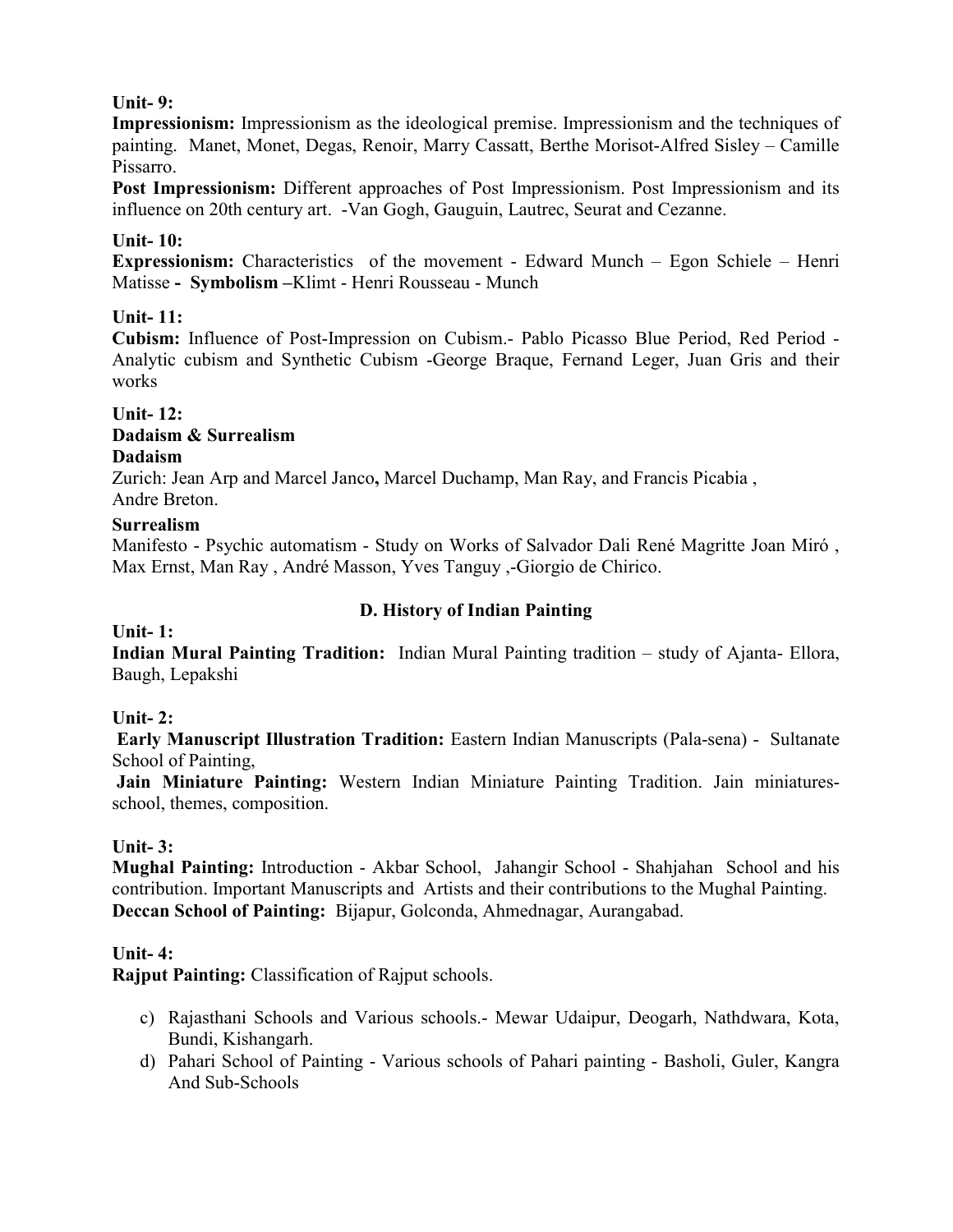#### E. Indian Art since 1850

#### Unit -1:

Company School of Painting: General overview of the political scenario - East India Company- Bengal 1857 and others; emergence of new centers like Patna, Murshidabad, Benaras, etc.

Kalighat Paintings.

#### Unit -2:

The Bengal School of Art: Nationalist sentiments mid-19th century- Abhanindranath Tagore, Nandalal Bose, Gaganendranath Tagore - Abdur Rehman Chughtai- Rabindranath Tagore. Ramkinker Vaij-

#### Unit  $-3$ :

#### Emerging Art of India

Young Turks (1941)The Calcutta Group (1943-53): Prominent artists – Young Turks

#### Unit -4:

#### Raja Ravi Varma

Academic realist style (Victorian Salon style) and a new body of Indian imagery. Oleographs

#### F. Modern Indian Art

#### Unit -1:

Progressive Artists' Group: Introduction to the post modern Indian art - Reference to other mediums of expression literature, films, theatre both street and mainstream; study of the works of the members of the group - F. N. Souza, K. H. Ara, S. H. Raza, M. F.

Husain, S. K. Bakre, H. A. Gade.

#### Unit  $-2$ :

 Post Independence Art Movements: Other Progressive Schools/ Groups: Cholamandal Artists' Village. Delhi Shilpi Chakra

#### Unit  $-3$ :

Baroda School of Fine Arts, Painters, Printmakers and Sculptors: Years of Inception, Faculty members- N. S.Bendre, Prodsh Das Gupta, Sankho Chowdhury, K. G. Subramanian,. Group 1890-ideology.

#### Unit -4: Modern Indian Sculpture

Study about Indian modern sculptors. –Ramkinker Vaij- Sankho Chowdhury - DP Roy Chowdhury- Ravinder Reddy- PV Janaki Ram-